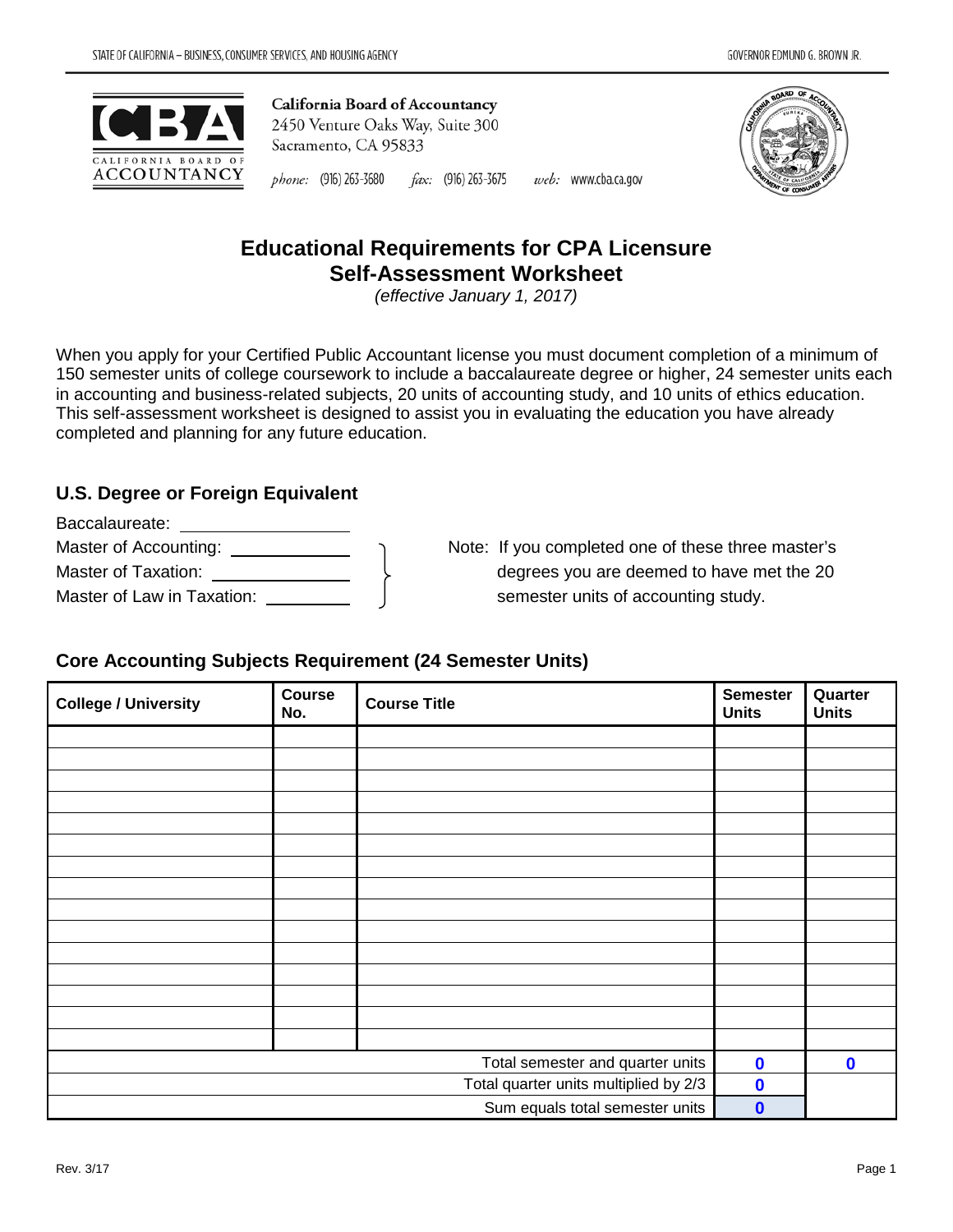

phone: (916) 263-3680  $\text{fax:}$  (916) 263-3675 web: www.cba.ca.gov



# **Core Business-Related Subjects Requirement (24 Semester Units)**

| <b>College / University</b>           | <b>Course</b><br>No. | <b>Course Title</b> | <b>Semester</b><br><b>Units</b> | Quarter<br><b>Units</b> |
|---------------------------------------|----------------------|---------------------|---------------------------------|-------------------------|
|                                       |                      |                     |                                 |                         |
|                                       |                      |                     |                                 |                         |
|                                       |                      |                     |                                 |                         |
|                                       |                      |                     |                                 |                         |
|                                       |                      |                     |                                 |                         |
|                                       |                      |                     |                                 |                         |
|                                       |                      |                     |                                 |                         |
|                                       |                      |                     |                                 |                         |
|                                       |                      |                     |                                 |                         |
|                                       |                      |                     |                                 |                         |
|                                       |                      |                     |                                 |                         |
| Total semester and quarter units      |                      |                     | $\mathbf 0$                     | $\mathbf{0}$            |
| Total quarter units multiplied by 2/3 |                      |                     | $\mathbf 0$                     |                         |
| Sum equals total semester units       |                      |                     | $\mathbf 0$                     |                         |

## **Accounting Study Requirements (20 Semester Units)**

If you completed a qualifying master's degree, skip this section. (see page 1)

| <b>College / University</b>                       | <b>Course</b><br>No. | <b>Course Title</b>                                                                     | <b>Semester</b><br><b>Units</b> | Quarter<br><b>Units</b> |
|---------------------------------------------------|----------------------|-----------------------------------------------------------------------------------------|---------------------------------|-------------------------|
| Accounting Subjects (minimum of 6 semester units) |                      |                                                                                         |                                 |                         |
|                                                   |                      |                                                                                         |                                 |                         |
|                                                   |                      |                                                                                         |                                 |                         |
|                                                   |                      |                                                                                         |                                 |                         |
|                                                   |                      |                                                                                         |                                 |                         |
|                                                   |                      |                                                                                         |                                 |                         |
|                                                   |                      | Business-related Subjects and/or Other Academic Work Related to Accounting and Business |                                 |                         |
|                                                   |                      |                                                                                         |                                 |                         |
|                                                   |                      |                                                                                         |                                 |                         |
|                                                   |                      |                                                                                         |                                 |                         |
|                                                   |                      |                                                                                         |                                 |                         |
|                                                   |                      |                                                                                         |                                 |                         |
|                                                   |                      |                                                                                         |                                 |                         |
|                                                   |                      |                                                                                         |                                 |                         |
|                                                   |                      |                                                                                         |                                 |                         |
|                                                   |                      |                                                                                         |                                 |                         |
| Total semester and quarter units                  |                      |                                                                                         | $\mathbf 0$                     | $\mathbf 0$             |
| Total quarter units multiplied by 2/3             |                      |                                                                                         | 0                               |                         |
| Sum equals total semester units                   |                      |                                                                                         | O                               |                         |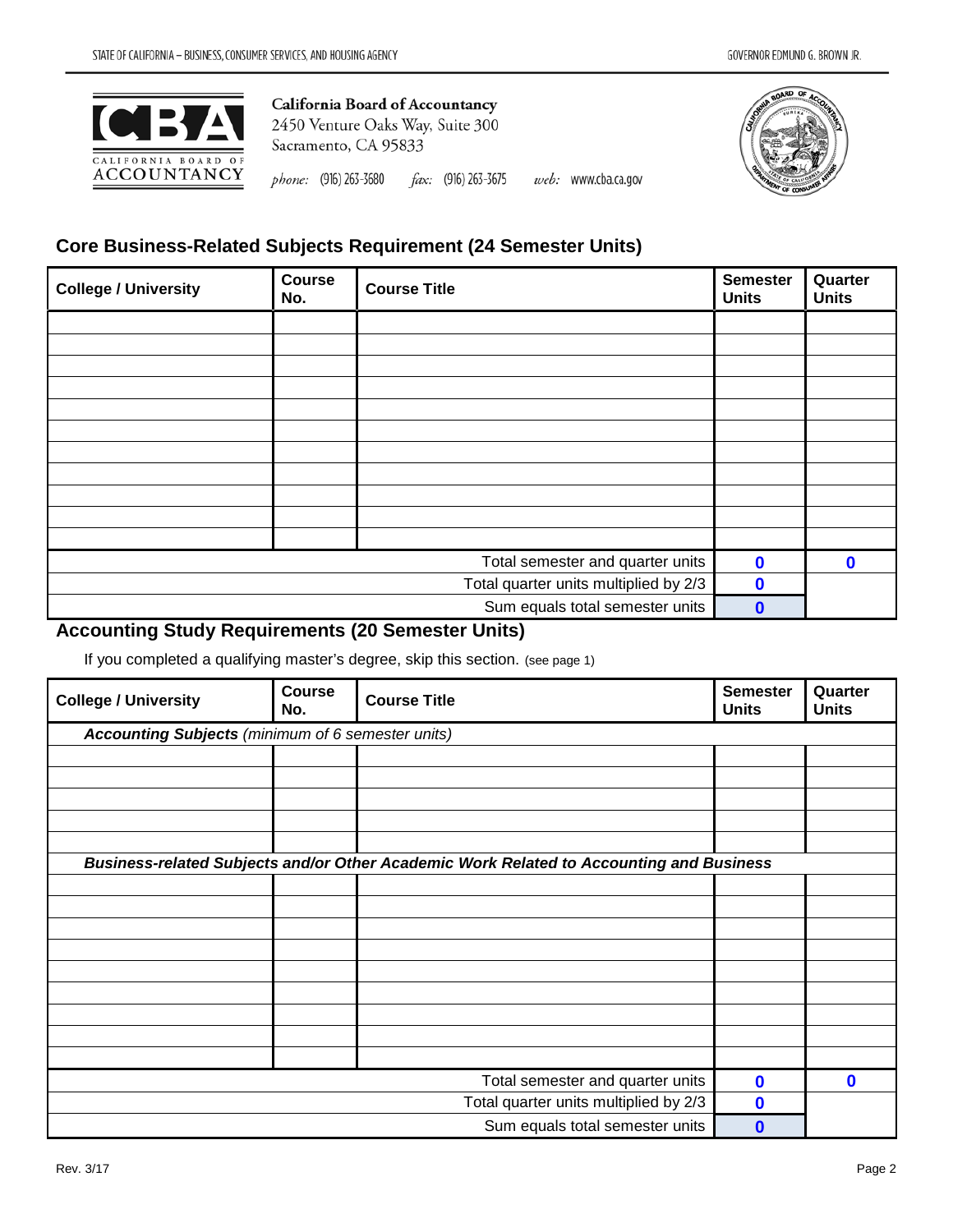

phone: (916) 263-3680  $\text{fax:}$  (916) 263-3675 web: www.cba.ca.gov



## **Ethics Education Requirements (10 Semester or 15 Quarter Units)**

| <b>College / University</b>           | Course<br>No. | <b>Semester</b><br><b>Course Title</b> |              | Quarter<br><b>Units</b> |
|---------------------------------------|---------------|----------------------------------------|--------------|-------------------------|
|                                       |               |                                        |              |                         |
|                                       |               |                                        |              |                         |
|                                       |               |                                        |              |                         |
|                                       |               |                                        |              |                         |
|                                       |               |                                        |              |                         |
|                                       |               |                                        |              |                         |
|                                       |               |                                        |              |                         |
|                                       |               |                                        |              |                         |
|                                       |               |                                        |              |                         |
|                                       |               |                                        |              |                         |
|                                       |               |                                        |              |                         |
| Total semester and quarter units      |               |                                        | $\mathbf{0}$ | $\mathbf{0}$            |
| Total quarter units multiplied by 2/3 |               |                                        | $\mathbf 0$  |                         |
| Sum equals total semester units       |               |                                        | $\mathbf{0}$ |                         |

**Reset Form**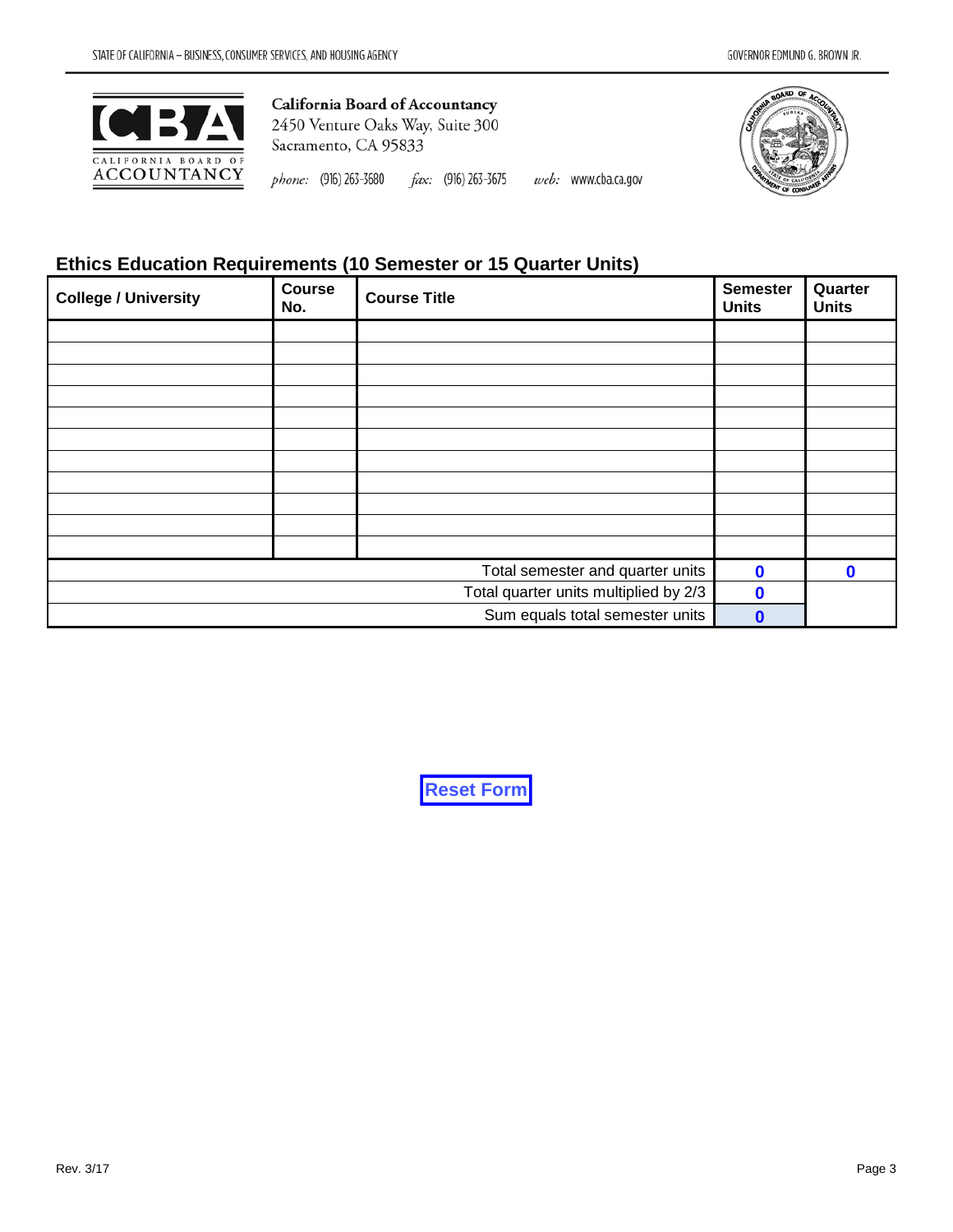



#### phone: (916) 263-3680 fax: (916) 263-3675 web: www.cba.ca.gov

# **Educational Requirements for CPA Licensure Self-Assessment Worksheet**

# **Instructions**

Courses cannot be double counted. Courses can qualify toward accounting subjects, business-related subjects, accounting study, ethics study, or the units may be split between the subject areas. When evaluating your transcript the California Board of Accountancy (CBA) will make every effort to allocate the units in a manner that will assist you in meeting the educational requirements.

This self-assessment worksheet does not include all of the requirements for licensure. For a complete listing, visit [www.dca.ca.gov/cba/applicants/index.](http://www.dca.ca.gov/cba/applicants/index.shtml)

### **U.S. Degree or Foreign Equivalent**

- 1. Did you complete your baccalaureate degree in the U.S.?
	- $Yes$  No  $No$

If "No", you will need to have your official transcripts reviewed by a [CBA-approved foreign credential](http://www.dca.ca.gov/cba/applicants/foreign.pdf)  [evaluation service.](http://www.dca.ca.gov/cba/applicants/foreign.pdf)

2. Have you completed a total of at least 150 semester (225 quarter) units of combined education at all of the institutions you attended?

| Yes | No |  |
|-----|----|--|
|     |    |  |

If "No", you must complete the required number of semester units (or equivalent) prior to applying for licensure in California.

### **Core Accounting Subjects Requirement (24 Semester Units)**

- 1. On a separate line, enter each accounting course you completed and the associated academic credits received. Accounting subjects, as defined by CBA Regulation Section 9.2(b), include the following:
	- Accounting External & Internal Reporting Financial Reporting
	- Auditing Financial Statement Analysis Taxation

In addition, the following accounting courses meet the accounting subjects definition:

- Assurance Bookkeeping Cost (Cost Analysis, Costing) QuickBooks/Peachtree
- Attestation CPA Review courses taken from regionally/nationally accredited institutions for which academic credit awarded
- 2. Is the total number of semester units on the last line of the chart 24 semester units or more?

Yes No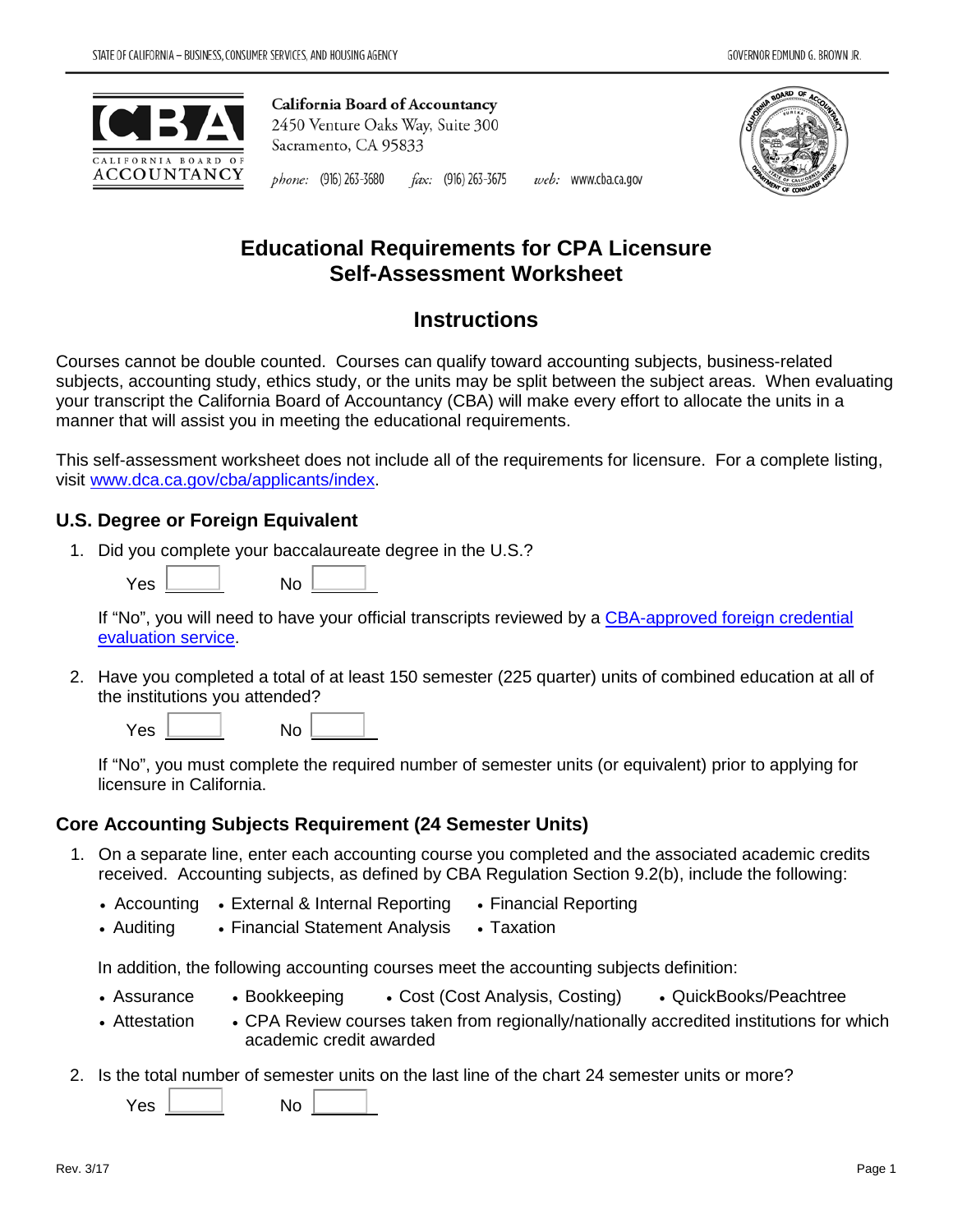

phone: (916) 263-3680 fax: (916) 263-3675 web: www.cba.ca.gov



If "No", you must complete the required number of semester units (or equivalent) in accounting subjects prior to applying for licensure in California.

## **Core Business-Related Subjects Requirement (24 Semester Units)**

- 1. On a separate line, enter each business-related course you completed and the associated academic credits received. Business-related subjects include the following:
	- Business Administration Economics Mathematics Business Law Statistics
		-
- 
- Business Management Finance Marketing Business Communications
- -
- 
- Computer Science/Information Systems Business-related law courses offered by an accredited law school
- Any accounting subjects in excess of the 24 semester units needed to fulfill the core accounting subjects requirement.
- 2. Is the total number of semester units on the last line of the chart 24 semester units or more?

If "No", you must complete the required number of semester units (or equivalent) in business-related subjects prior to applying for licensure in California.

# **Accounting Study Requirements (20 Semester Units)**

1. Have you completed a master's degree in accounting, taxation or laws in taxation?

 $Yes \quad \qquad$  No

If "Yes", you have fulfilled the accounting study requirement. If no, please continue below.

- 2. On a separate line, enter each accounting study course you completed and the associated academic credits received. Accounting study subjects must include the following:
	- A minimum of 6 semester units in accounting subjects (see above)
	- A maximum of 14 semester units in business-related subjects (see above)
	- A maximum total of 9 semester units in "other academic work relevant to business and accounting" with a maximum total of 3 semester units (or the equivalent in quarter units) from any one of the following areas:
		- − Skills-based courses courses completed in English, Communications, Journalism, and the Physical, Life, Natural, and Social Sciences
		- − Foreign languages/cultural & ethnic studies courses completed in foreign languages, including sign language, and courses with the term "culture," "cultural," or "ethnic" in the title
		- − Industry-based courses courses with the word "industry" or "administration" in the title or courses completed in Engineering, Architecture, and Real Estate
	- A maximum of 4 semester units (or the equivalent in quarter units) in internships/independent studies courses